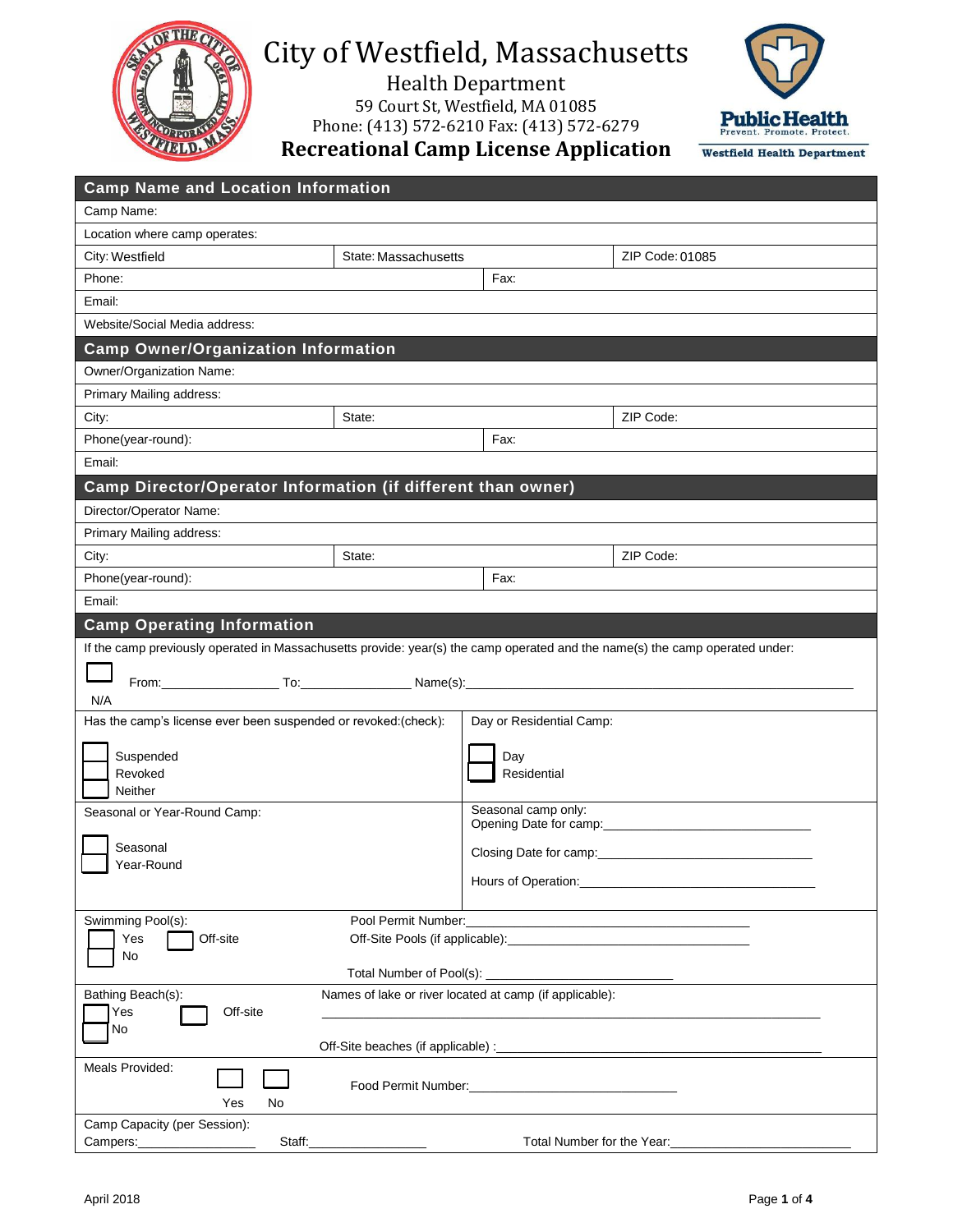# **Recreational Camp License Application**

| <b>Health Care Consultant Information</b>                                                                                                                                                                                                                                                                                                                        |                                                                                                                                           |  |  |  |  |
|------------------------------------------------------------------------------------------------------------------------------------------------------------------------------------------------------------------------------------------------------------------------------------------------------------------------------------------------------------------|-------------------------------------------------------------------------------------------------------------------------------------------|--|--|--|--|
| Name:                                                                                                                                                                                                                                                                                                                                                            |                                                                                                                                           |  |  |  |  |
| MA License Number:<br>Phone (to reach during camp operations):                                                                                                                                                                                                                                                                                                   |                                                                                                                                           |  |  |  |  |
| Type of Medical License:                                                                                                                                                                                                                                                                                                                                         |                                                                                                                                           |  |  |  |  |
| Physician<br>(NOTE: Attach documentation<br>Other: The Company of the Company of the Company of the Company of the Company of the Company of the Company of the Company of the Company of the Company of the Company of the Company of the Company of the Company of the C<br>Physician Assistant<br><b>Nurse Practitioner</b><br>of pediatric training if a PA) |                                                                                                                                           |  |  |  |  |
| <b>Health Care Supervisor Information</b>                                                                                                                                                                                                                                                                                                                        |                                                                                                                                           |  |  |  |  |
| Name:                                                                                                                                                                                                                                                                                                                                                            |                                                                                                                                           |  |  |  |  |
| MA License Number:<br>Age:                                                                                                                                                                                                                                                                                                                                       |                                                                                                                                           |  |  |  |  |
| Type of Medical License, Registration or Training 105 CMR 430.159(C):                                                                                                                                                                                                                                                                                            |                                                                                                                                           |  |  |  |  |
| Physician<br>Physician Assistant<br><b>Nurse</b><br><b>Nurse Practitioner</b>                                                                                                                                                                                                                                                                                    | Please attach<br>documentation of current First Aid / CPR Training                                                                        |  |  |  |  |
| N/A<br><b>Aquatics Director Information</b>                                                                                                                                                                                                                                                                                                                      |                                                                                                                                           |  |  |  |  |
| Name:                                                                                                                                                                                                                                                                                                                                                            | Age:                                                                                                                                      |  |  |  |  |
| Lifeguard Certificate issued by:                                                                                                                                                                                                                                                                                                                                 | American Red Cross CPR Certificate:                                                                                                       |  |  |  |  |
| the control of the control of the control of the control of the control of the control of                                                                                                                                                                                                                                                                        | the control of the control of the control of the control of the control of the control of                                                 |  |  |  |  |
|                                                                                                                                                                                                                                                                                                                                                                  |                                                                                                                                           |  |  |  |  |
| American First Aid Certificate:                                                                                                                                                                                                                                                                                                                                  | Previous aquatics supervisory experience:                                                                                                 |  |  |  |  |
|                                                                                                                                                                                                                                                                                                                                                                  |                                                                                                                                           |  |  |  |  |
| <b>Firearms Instructor Information</b><br>N/A                                                                                                                                                                                                                                                                                                                    |                                                                                                                                           |  |  |  |  |
| Name:                                                                                                                                                                                                                                                                                                                                                            |                                                                                                                                           |  |  |  |  |
| National Rifle Association Instructor's card (or equivalent):                                                                                                                                                                                                                                                                                                    |                                                                                                                                           |  |  |  |  |
|                                                                                                                                                                                                                                                                                                                                                                  |                                                                                                                                           |  |  |  |  |
| <b>Horseback Riding Instructor Information</b>                                                                                                                                                                                                                                                                                                                   | N/A                                                                                                                                       |  |  |  |  |
| Name:                                                                                                                                                                                                                                                                                                                                                            |                                                                                                                                           |  |  |  |  |
| License Number:                                                                                                                                                                                                                                                                                                                                                  | Expiration date:                                                                                                                          |  |  |  |  |
| Stable Location: Stable 1                                                                                                                                                                                                                                                                                                                                        |                                                                                                                                           |  |  |  |  |
| Licensed in accordance with MGL c.111 §155, 158:<br>No<br>Yes                                                                                                                                                                                                                                                                                                    |                                                                                                                                           |  |  |  |  |
| Drinking Water and Plumbing Information                                                                                                                                                                                                                                                                                                                          |                                                                                                                                           |  |  |  |  |
| Is the camp a Public Water System (PWS) or connected to a town water supply?                                                                                                                                                                                                                                                                                     |                                                                                                                                           |  |  |  |  |
| <b>PWS</b><br>Town water supply<br>Other:____________                                                                                                                                                                                                                                                                                                            |                                                                                                                                           |  |  |  |  |
| system(s)?                                                                                                                                                                                                                                                                                                                                                       | Is the camp connected to a municipal sewer or other community, off-site sewage disposal system or is it served by on-site sewage disposal |  |  |  |  |
| Municipal/Off-Site<br>On-Site (if on-site, Date of most recent septic tank pumping and inspection:<br>Other:                                                                                                                                                                                                                                                     |                                                                                                                                           |  |  |  |  |
| <b>Renewal or Previously Submitted Information</b>                                                                                                                                                                                                                                                                                                               |                                                                                                                                           |  |  |  |  |
| If ALL of the above information was previously submitted and has not changed, please note:                                                                                                                                                                                                                                                                       |                                                                                                                                           |  |  |  |  |
| INFORMATION ON FILE from previous years                                                                                                                                                                                                                                                                                                                          |                                                                                                                                           |  |  |  |  |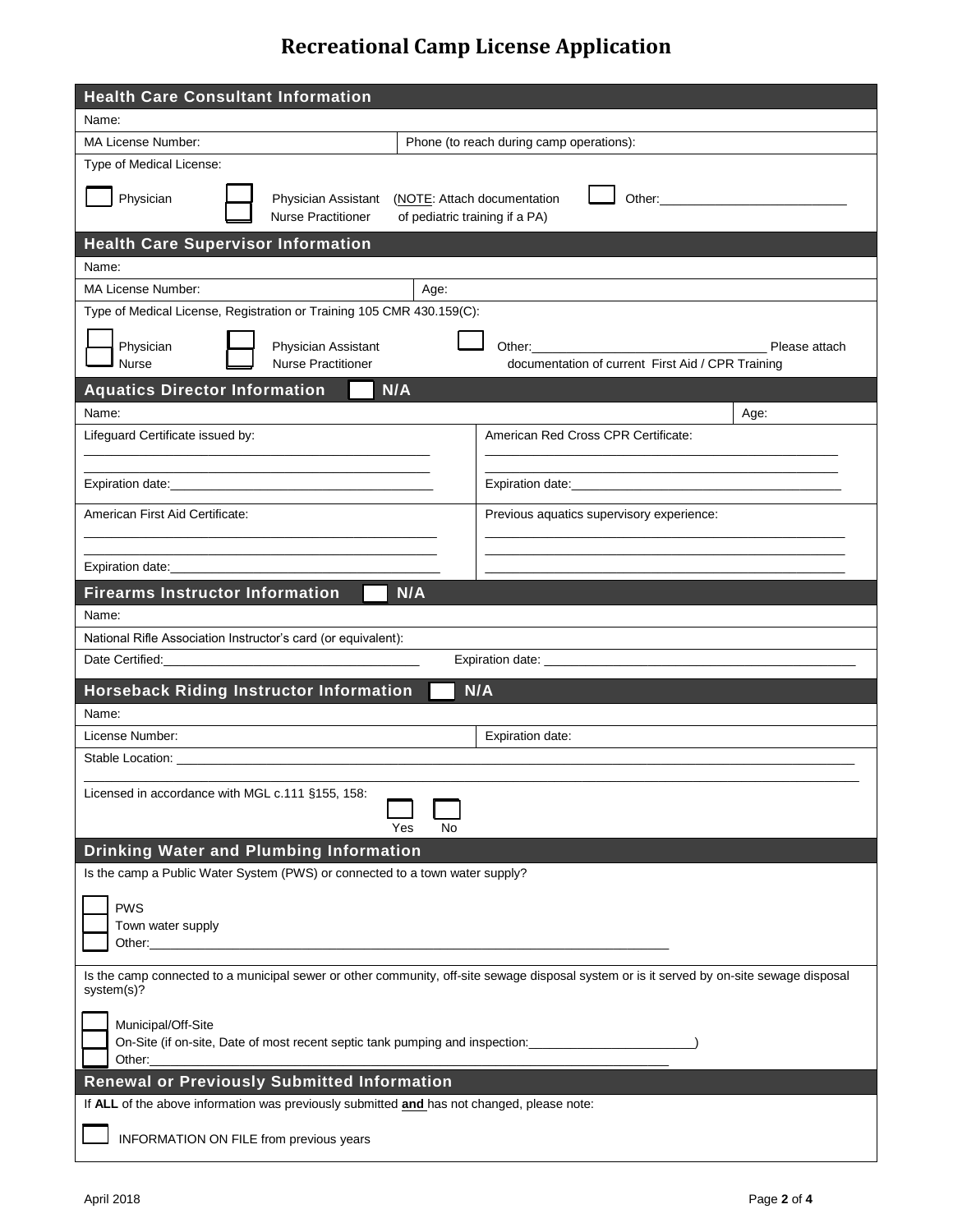# **Recreational Camp License Application**

| <b>Certification and Signature</b>                                                                                                                                                                                                                                                                                    |        |       |  |  |
|-----------------------------------------------------------------------------------------------------------------------------------------------------------------------------------------------------------------------------------------------------------------------------------------------------------------------|--------|-------|--|--|
| I authorize the verification of the information provided in and with the application is true, complete, and not misleading to the knowledge and<br>belief of the signer. I understand that any license granted based on false, incomplete, or misleading information shall be subject to suspension<br>or revocation. |        |       |  |  |
| Signature                                                                                                                                                                                                                                                                                                             | Title: |       |  |  |
| of applicant:                                                                                                                                                                                                                                                                                                         |        |       |  |  |
| Name                                                                                                                                                                                                                                                                                                                  |        | Date: |  |  |
| (Please Print):                                                                                                                                                                                                                                                                                                       |        |       |  |  |

**Comments or Additional Information**